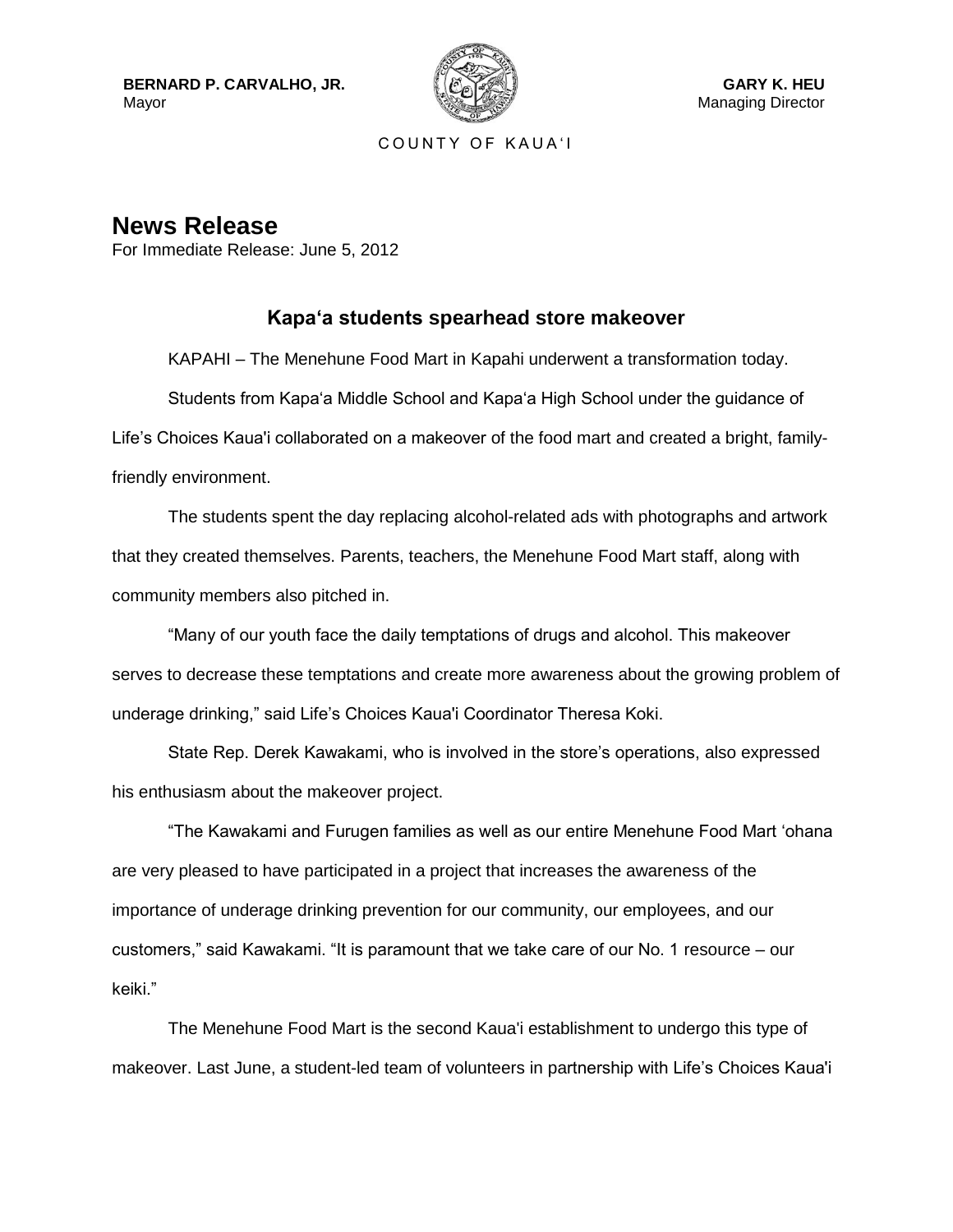converged on Kujo's Store in Kalāheo and removed all of the alcohol-related ads, replacing them with family photos and cultural-themed artwork.

Environmental strategies such as store makeovers that aim to reduce underage drinking through changes in community policies and practices is the primary focus of Communities Mobilizing for Change on Alcohol, a prevention program that was initiated last year by Life's Choices Kaua'i.

Funding for the store makeovers is provided by: the U.S. Department of Health and Human Services - Substance Abuse and Mental Health Services Administration; state Department of Health - Alcohol and Drug Abuse Division, Strategic Prevention Framework – State Incentive Grant; Hawai'i Partnership to Prevent Underage Drinking; and Life's Choices Kaua'i.

The mission of Life's Choices Kaua'i is: to prevent drug and alcohol abuse and addiction; support the enforcement of local, state and federal laws dealing with drug and alcohol abuse; provide drug and alcohol treatment and resources for those in need; and help rehabilitated residents rejoin the community as successful citizens.

For more information about Life's Choices Kaua'i, please go to [www.kauai.gov/lifeschoieskauai.](http://www.kauai.gov/lifeschoieskauai)